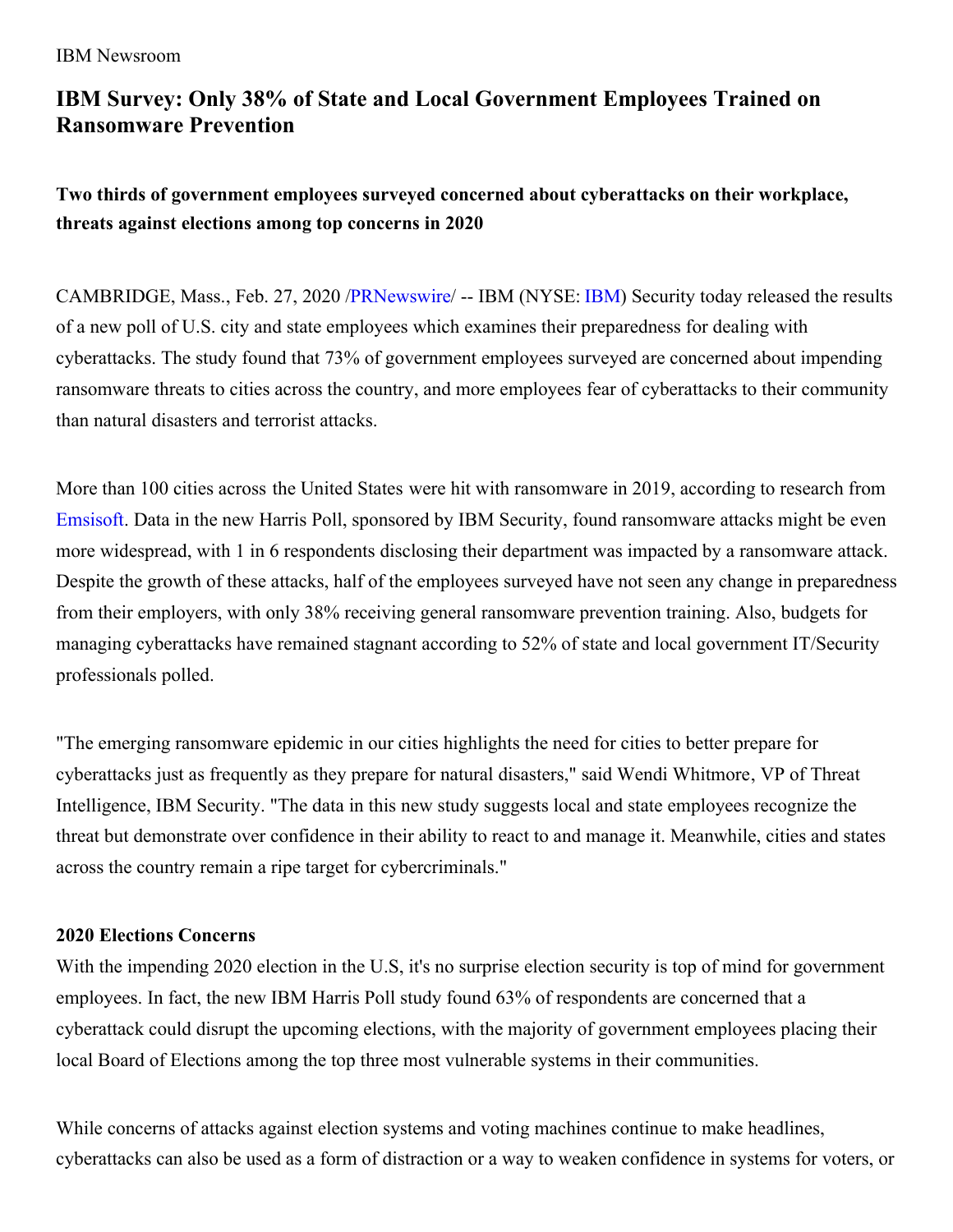even impede them from casting ballots. The Cybersecurity Infrastructure Security Agency (CISA) has [warned](https://c212.net/c/link/?t=0&l=en&o=2732349-1&h=320720063&u=https%3A%2F%2Fwww.reuters.com%2Farticle%2Fus-usa-cyber-election-exclusive%2Fexclusive-us-officials-fear-ransomware-attack-against-2020-election-idUSKCN1VG222&a=warned) that ransomware attacks, in particular, pose a heightened risk to the elections. According to the study, the fear of ransomware attacks feels real to the vast majority of responding government employees, with 73% expressing concerns about threats to U.S. cities.

#### **Public Education**

Public schools have emerged as a growing target for cybercriminals in 2019, ranking as the 7th most targeted industry according to IBM's X-Force Threat [Intelligence](https://c212.net/c/link/?t=0&l=en&o=2732349-1&h=1635977291&u=https%3A%2F%2Fnewsroom.ibm.com%2F2020-02-11-IBM-X-Force-Stolen-Credentials-and-Vulnerabilities-Weaponized-Against-Businesses-in-2019&a=IBM%27s+X-Force+Threat+Intelligence+Index) Index (moving up from 9th the year prior). Ransomware impacted school districts in New York, Massachusetts, New Jersey, Louisiana and other states last year.

The IBM Harris Poll study found that education respondents had the lowest amount of cybersecurity training compared to other surveyed state and local professionals. In general, 44% of those from the public education sector said they hadn't received basic cybersecurity training, and 70% said they hadn't received adequate training specifically on how to respond to a cyberattack. With low training numbers, the majority of education respondents aren't overly confident in their ability to recognize and prevent a ransomware attack – confidence is nearly 20% lower than other state and local employees surveyed.

### **Calling on the Federal Government**

With ransomware attacks against cities likely to continue in 2020, both U.S. government employees and taxpayers believe the federal government should step in to assist. The survey shows 78% of government employees believe the federal government should provide assistance to communities in responding to cyberattacks, echoing sentiments from [IBM's](https://c212.net/c/link/?t=0&l=en&o=2732349-1&h=2836449040&u=https%3A%2F%2Fnewsroom.ibm.com%2F2019-09-05-IBM-Security-Study-Taxpayers-Oppose-Local-Governments-Paying-Hackers-in-Ransomware-Attacks&a=IBM%27s+2019+study) 2019 study where 50% of U.S. taxpayers said it's the federal government's responsibility to protect cities from ransomware. The majority (76%) of state and local employees also believe cyberattacks warrant emergency support, similar to those used for natural disasters.

#### **Positive Progress and the Path Forward for Cities**

While the study details where work needs to be done in preparing cities for cyberattacks, the results also showed some improvements made since last year. When asked whether they had seen any increases in preparedness and concern for cybersecurity in their departments, government employees surveyed claimed they had seen more improvements than not, and nearly 70% think their employers are currently taking the threat of cyberattacks seriously. City and state employees ranked ransomware #3 among the threats they were most familiar with – demonstrating that well publicized attacks are increasing awareness.

To expand on these improvements, IBM Security is encouraging U.S. cities to strengthen their preparedness through collaboration and threat sharing, creating and implementing incident response plans, and regularly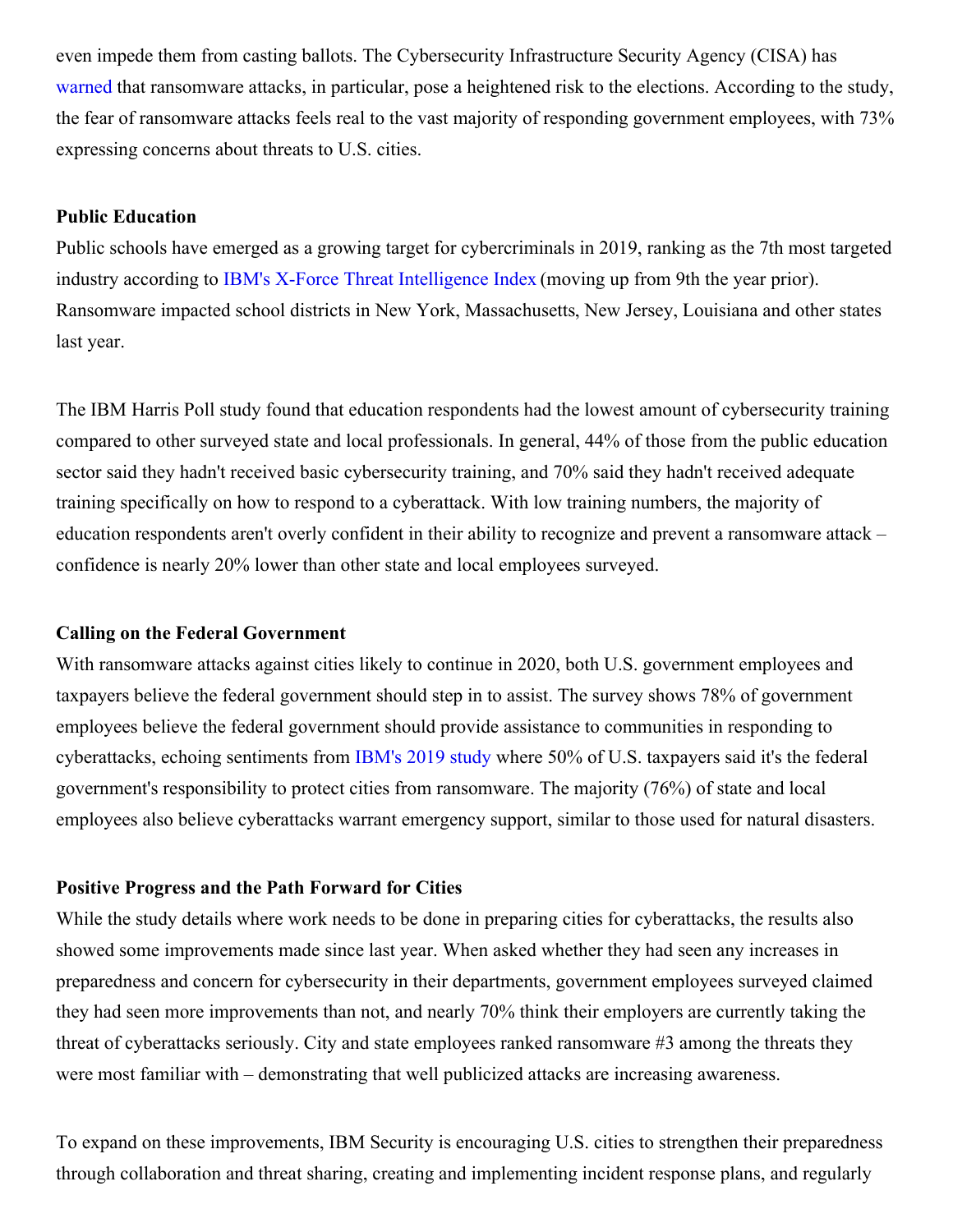testing their preparedness via threat simulations. IBM X-Force IRIS has been closely working with dozens of city experts and law enforcement agencies to encourage local governments across the U.S. to get a jump start on their cybersecurity preparedness and become better equipped to handle impending threats.

To download the full report of the survey results, go to [ibm.biz/city-employees](https://c212.net/c/link/?t=0&l=en&o=2732349-1&h=87101583&u=http%3A%2F%2Fibm.biz%2Fcity-employees&a=ibm.biz%2Fcity-employees)

For more information on IBM X-Force IRIS go to [http://ibm.biz/IBM-X-Force-IRIS](https://c212.net/c/link/?t=0&l=en&o=2732349-1&h=1550578188&u=http%3A%2F%2Fibm.biz%2FIBM-X-Force-IRIS&a=http%3A%2F%2Fibm.biz%2FIBM-X-Force-IRIS). If you're experiencing an emergency, contact IBM X-Force IRIS' incident response 24/7 hotline: 888-241-9812

# **About the Survey & IBM Security Ransomware Research**

This survey was conducted online by The Harris Poll on behalf of IBM among 690 employees who work for state or local government organizations in the United States. The survey was conducted January 16 through February 3, 2020 among adults 18+, employed full time or part time by local or state government. Four groups were captured in this survey:

- 1. Local and state employees (working across all public sectors)
- 2. Local and state employees in IT & related activities
- 3. Local and state employees in public safety/emergency response
- 4. Local and state employees in public education

Each group was weighted to their respective population by education, age, gender, race, Hispanic ethnicity, US region, household income, full-time/part-time employment status and local/state level to population benchmarks from the March 2019 Current Population Survey (CPS), conducted by the US Census Bureau. For all groups, propensity score weighting was also used to adjust for respondents' propensity to be online.

# **About IBM Security**

IBM Security offers one of the most advanced and integrated portfolios of enterprise security products and services. The portfolio, supported by world-renowned IBM X-Force® research, enables organizations to effectively manage risk and defend against emerging threats. IBM operates one of the world's broadest security research, development and delivery organizations, monitors 70 billion security events per day in more than 130 countries, and has been granted more than 10,000 security patents worldwide. For more information, please check [w](https://c212.net/c/link/?t=0&l=en&o=2732349-1&h=883077559&u=https%3A%2F%2Fsecurityintelligence.com%2F&a=IBM+Security+Intelligence%C2%A0blog)[ww.ibm.com/securit](https://c212.net/c/link/?t=0&l=en&o=2732349-1&h=2247554891&u=https%3A%2F%2Fc212.net%2Fc%2Flink%2F%3Ft%3D0%26l%3Den%26o%3D2433262-1%26h%3D3948607165%26u%3Dhttp%253A%252F%252Fwww.ibm.com%252Fsecurity%26a%3Dwww.ibm.com%252Fsecurity&a=www.ibm.com%2Fsecurity)[y,](https://c212.net/c/link/?t=0&l=en&o=2732349-1&h=883077559&u=https%3A%2F%2Fsecurityintelligence.com%2F&a=IBM+Security+Intelligence%C2%A0blog) follow @[IBMSecurity](https://c212.net/c/link/?t=0&l=en&o=2732349-1&h=1992438314&u=https%3A%2F%2Fc212.net%2Fc%2Flink%2F%3Ft%3D0%26l%3Den%26o%3D2433262-1%26h%3D2941630816%26u%3Dhttps%253A%252F%252Ftwitter.com%252Fibmsecurity%26a%3DIBMSecurity&a=IBMSecurity) on Twitter or visit the IBM Security Intelligence blog.